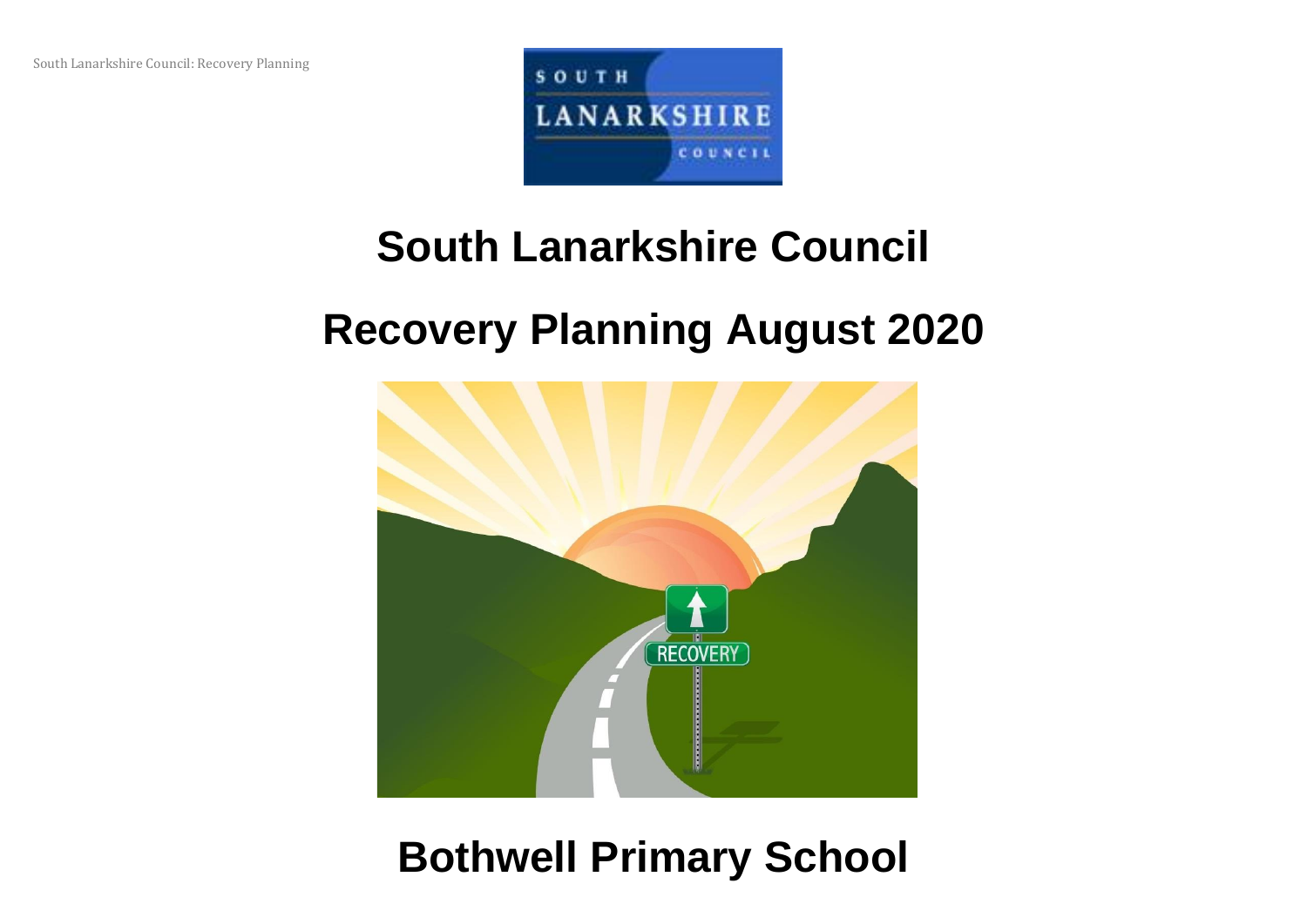| SOUTH<br><b>LANARKSHIRE</b><br><b>COUNCIL</b>                                                                                                                                                                                                                                                                                                           | Improvement Priority 1 - Promote the positive health and<br>wellbeing of children & young people, parents/carers and staff                                                                                                                                                                                                             | How will we know we've been<br>successful?                                                                                                                                                                                                                                                                                                                                                |                                                                                                                                                                                                                                                                   |
|---------------------------------------------------------------------------------------------------------------------------------------------------------------------------------------------------------------------------------------------------------------------------------------------------------------------------------------------------------|----------------------------------------------------------------------------------------------------------------------------------------------------------------------------------------------------------------------------------------------------------------------------------------------------------------------------------------|-------------------------------------------------------------------------------------------------------------------------------------------------------------------------------------------------------------------------------------------------------------------------------------------------------------------------------------------------------------------------------------------|-------------------------------------------------------------------------------------------------------------------------------------------------------------------------------------------------------------------------------------------------------------------|
| <b>Quality Indicator</b><br>3.1 Ensuring wellbeing, equality and<br>inclusion<br>• Wellbeing<br><b>Fulfilment of Statutory Duties</b><br>Inclusion and Equality<br>$\bullet$                                                                                                                                                                            | <b>Recovery Priority</b><br>These have been generated as a series<br>of prompts/suggestions to assist<br>schools with the recovery planning<br>process. They are based around<br>current research and information<br>around recovery and National<br>Guidelines.                                                                       | <b>Key Recovery Tasks</b><br>(School specific)<br>This section is for school-specific<br>planning. What needs to be done in<br>your specific context? Who will be<br>involved and when? Set SMART<br>targets.                                                                                                                                                                             | <b>Desired Outcomes and</b><br><b>Impact</b><br>This section should give a brief<br>indication of what success would<br>look like and how it will be<br>measured.                                                                                                 |
| <b>Theme: Whole School Wellbeing</b><br>Rationale: School ethos is a<br>determinant in promoting social and<br>emotional wellbeing and mental<br>health for everyone within the school<br>community.<br>A sense of Belongingness and<br><b>Connectedness is always a</b><br>powerful support for children, young<br>people, and adults, especially as a | <b>Schools need to:</b><br>Assess current position in terms of<br>whole school wellbeing. Use<br>authority guidance/toolkit or other<br>audit tools.<br>Plan a whole -school co-ordinated<br>approach to identifying need and for<br>planning appropriate, measured,<br>responsive interventions to<br>identified issues on an ongoing | <b>Key Recovery Tasks (school</b><br>specific)<br>H & S - Using feedback from parent<br>survey on school procedures (June),<br>sharing RA with all staff and audit<br>completed to verify statistics,<br>put measures in place and ensure<br>transparency in all steps taken to<br>alleviate concerns and build<br>confidence in sending children to<br>school and supporting transition. | <b>Desired Outcomes and Impact</b><br>Children, staff and parents<br>confident in RA, audit and<br>measure taken to ensure<br>maximum safety possible, during<br>return to school, whilst pandemic<br>continues. Support transitions,<br>enhanced where required. |
| buffer to adversity. This is mediated<br>through Quality Relationships, and<br>a range of Attachment Informed<br>Practices.<br>Staff will have had a range of<br>experiences during this period and<br>will need a flexible and personalised                                                                                                            | basis. This should explicitly refer to<br>the post COVID needs and context<br>and also acknowledge that some<br>children will have gained skills as<br>well as have needs.<br>Plan how best to promote an<br>attachment -informed ethos and<br>environment that nurtures                                                               | Using strengths and gaps identified<br>in May HWB parent survey, develop<br>school recovery plan (RP) to meet<br>needs.<br>Further to return to school with<br>blended learning approach, audit<br>and evaluate current needs of all<br>stakeholders in relation to their                                                                                                                 | Implement recovery plan and<br>ensure continuity to meet HWB<br>targets, at an appropriate pace.<br>Update and re-issue HWB survey<br>(as in May) to determine current<br>levels in August. Ascertain new                                                         |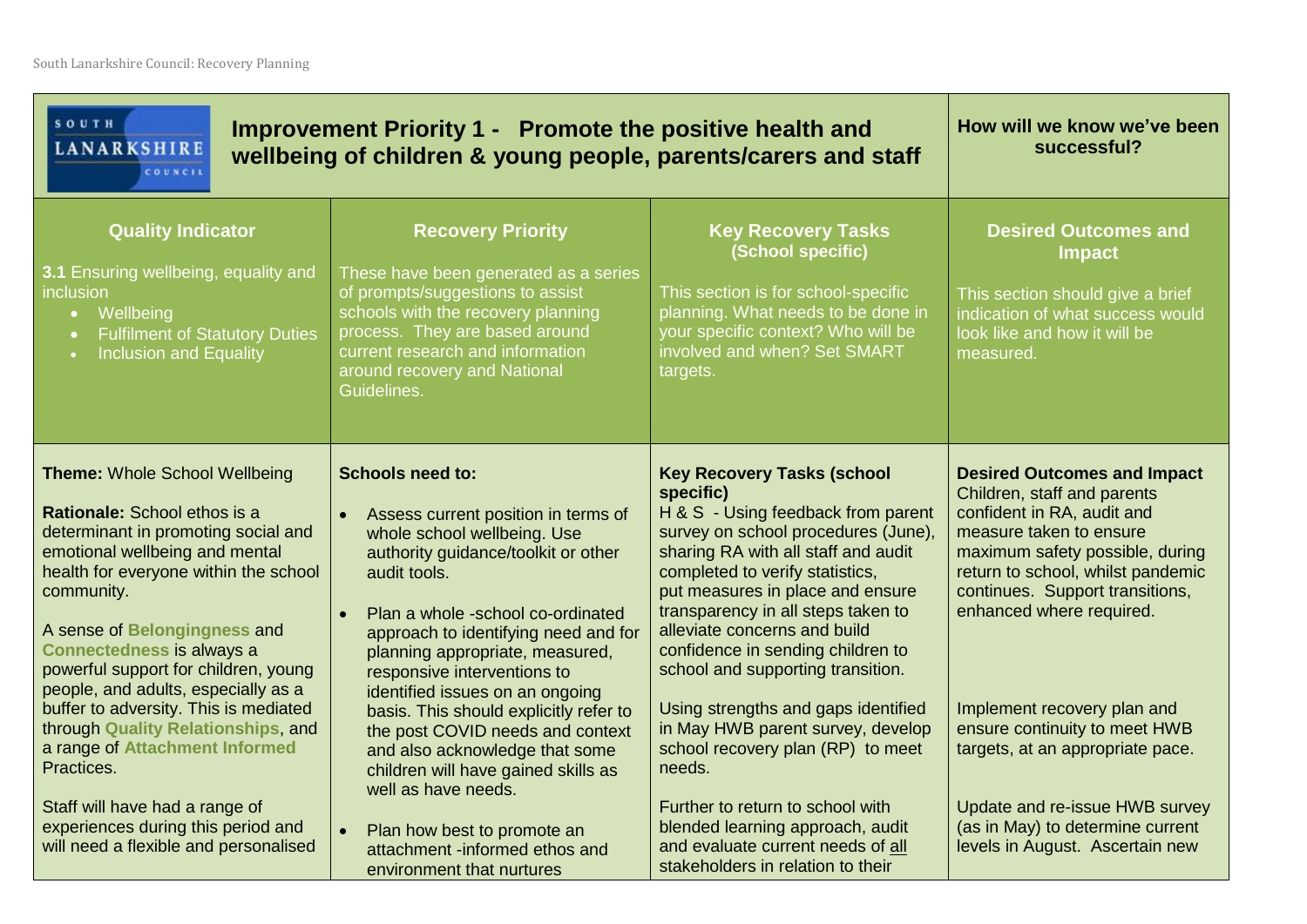South Lanarkshire Council: Recovery Planning

| approach that emphasises the                                               |           | reconnection, transitions and                                              | health and wellbeing. (Undertaken in                                      | baseline of needs and plan next                                   |
|----------------------------------------------------------------------------|-----------|----------------------------------------------------------------------------|---------------------------------------------------------------------------|-------------------------------------------------------------------|
| ongoing importance of self-care.                                           |           | belonging within their unique<br>context, based on the SLC                 | May)                                                                      | steps. Staff needs to be met also.                                |
| It will be important to work out where<br>children and young people are in |           | attachment strategy.                                                       | Organise buddy/mentor approach for<br>staff. Factor in collegiate time to | Utilise Wednesday in new<br>timetable to facilitate staff support |
| terms of their wellbeing through                                           |           | Focus upon a practical roll-out of                                         | share concerns.                                                           | where required; personal, CLPL                                    |
| observation,<br>conversation,<br>and<br>further assessment with planned    |           | SLC Attachment strategy including<br>ensuring staff are appropriately      |                                                                           | and practical.                                                    |
| interventions for some.                                                    |           | trained.                                                                   | Implement HWB baseline                                                    | Intervene as necessary and                                        |
|                                                                            |           | <b>Provide opportunities for Staff</b>                                     | assessments and track,<br>acknowledge skills gained.                      | appropriate.                                                      |
| Establishments, at all stages of this                                      |           | Development which allow staff to                                           |                                                                           |                                                                   |
| pandemic, have a critical role in<br>remaining connected with families     |           | focus on individual and collective<br>wellbeing needs of their children    | All staff undertake Attachment<br>Training (June).                        |                                                                   |
| and supporting learning and<br>wellbeing. Schools should engage            |           | and young people, especially their<br>most vulnerable.                     | Promote an attachment -informed                                           | Staff to implement and parents to                                 |
| directly with parents and in a                                             |           |                                                                            | ethos and environment - all staff                                         | support, following awareness                                      |
| compassionate, personalised way to<br>foster confidence.                   | $\bullet$ | Identify partners from beyond the<br>school that may be needed to help     | trained on Attachment Principles<br>(June), attachment theory shared      | raising.                                                          |
|                                                                            |           | with the recovery process e.g.                                             | with parents. Support of all staff in<br>its implementation.              |                                                                   |
|                                                                            |           | psychological services, third sector<br>agencies.                          |                                                                           |                                                                   |
|                                                                            |           | Work with parents and carers to                                            | CTs to plan for current learners,                                         | CTs to identify specific needs of                                 |
|                                                                            |           | raise awareness and understanding                                          | utilising information gleaned from<br>phone calls, direct messaging and   | learners and support as<br>appropriate, referring to              |
|                                                                            |           | of the importance of attachment and<br>of a recovery curriculum. Engage    | surveys to enhance pupils' HWB.                                           | <b>SHANARRI</b> and progressing to                                |
|                                                                            |           | with stakeholders in the wider<br>school community.                        | Whole school revised HWB                                                  | <b>Boxall Profiling, where</b><br>appropriate.                    |
|                                                                            |           |                                                                            | programme implemented.                                                    |                                                                   |
|                                                                            |           | Have overt plans in place to support<br>the wellbeing needs of staff which | Audit of staff needs regarding CLPL                                       | Identified needs addressed and                                    |
|                                                                            |           | acknowledge that there will be<br>many different circumstances and         | or H & S concerns, to confidently<br>teach in class or via home-learning. | met through CLPL or revised RA.                                   |
|                                                                            |           | concerns. Ensure communication                                             |                                                                           |                                                                   |
|                                                                            |           | channels are clear and consider<br>how staff may both support and          | Ensure clarity of procedures and that<br>all staff are consulted.         |                                                                   |
|                                                                            |           | help each other. Ensure there are                                          |                                                                           |                                                                   |
|                                                                            |           | clear processes in place which<br>support all personnel functions, and     |                                                                           |                                                                   |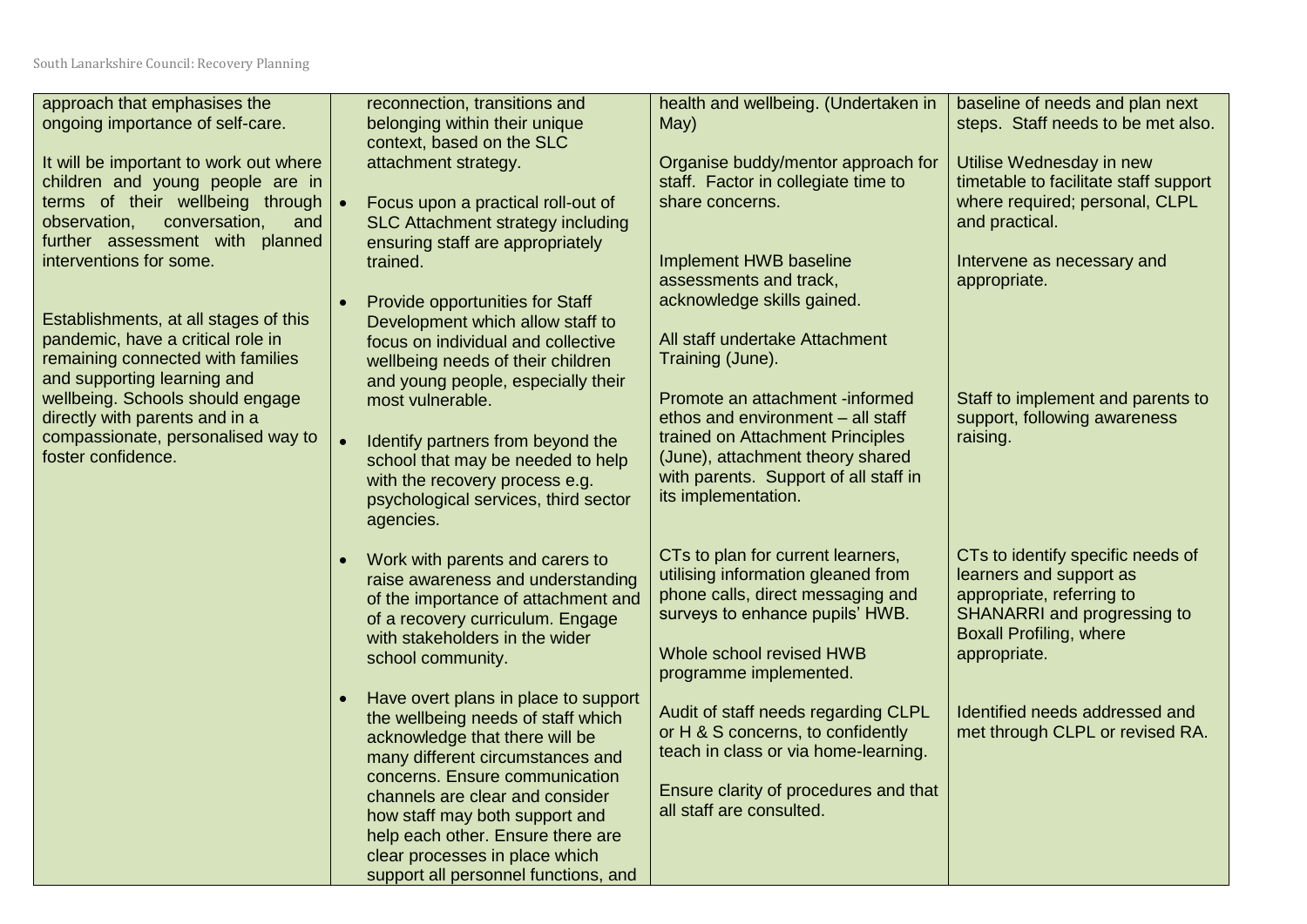| which allow staff to be included and<br>consulted. | Nurture to be high priority for PT,<br>supported by DHT, continuing to<br>phone and support vulnerable<br>families. DHT to continue phoning<br>parents directly.                            | Identified children supported both<br>in school and at home on weekly<br>basis by PT & DHT.<br>In-school observations,<br>conversations and assessments<br>ongoing, with planned<br>intervention, where appropriate.<br>Increased awareness of support<br>and confidence fostered in parents<br>towards school. |
|----------------------------------------------------|---------------------------------------------------------------------------------------------------------------------------------------------------------------------------------------------|-----------------------------------------------------------------------------------------------------------------------------------------------------------------------------------------------------------------------------------------------------------------------------------------------------------------|
|                                                    | <b>Vision and Values:</b><br>Audit and evaluate 2020 vision and<br>values in relation to current<br>stakeholders at present time (impact<br>of COVID-19 to be taken account of).            | Accurate evaluations to be made<br>of current vision of all stakeholders<br>for BPS, next steps put in place<br>and needs met, taking account of<br>change in learning environment,<br>experiences of pandemic etc.                                                                                             |
|                                                    | Issue survey to all staff and pupils on<br>their new vision and values for BPS<br>in order to meet current needs of all.<br>Contact partners beyond school to<br>support e.g. Ed Psych etc. | Current requirements affecting V &<br>V of school to be addressed and<br>implemented appropriately.                                                                                                                                                                                                             |
|                                                    | Zoom meeting with PC to determine<br>R.P., V & V and H & S.                                                                                                                                 |                                                                                                                                                                                                                                                                                                                 |
|                                                    | Exit poll at Parents' Evening in<br>available format (e.g. online<br>meeting), gathering parent views.                                                                                      | Re-evaluate, determining growth<br>made and modify, one year on.                                                                                                                                                                                                                                                |
|                                                    | Share outcomes and next steps with<br>all stakeholders.                                                                                                                                     |                                                                                                                                                                                                                                                                                                                 |
|                                                    | Support of all staff in its delivery.<br>Evaluate steps addressed and share<br>with all stakeholders.                                                                                       |                                                                                                                                                                                                                                                                                                                 |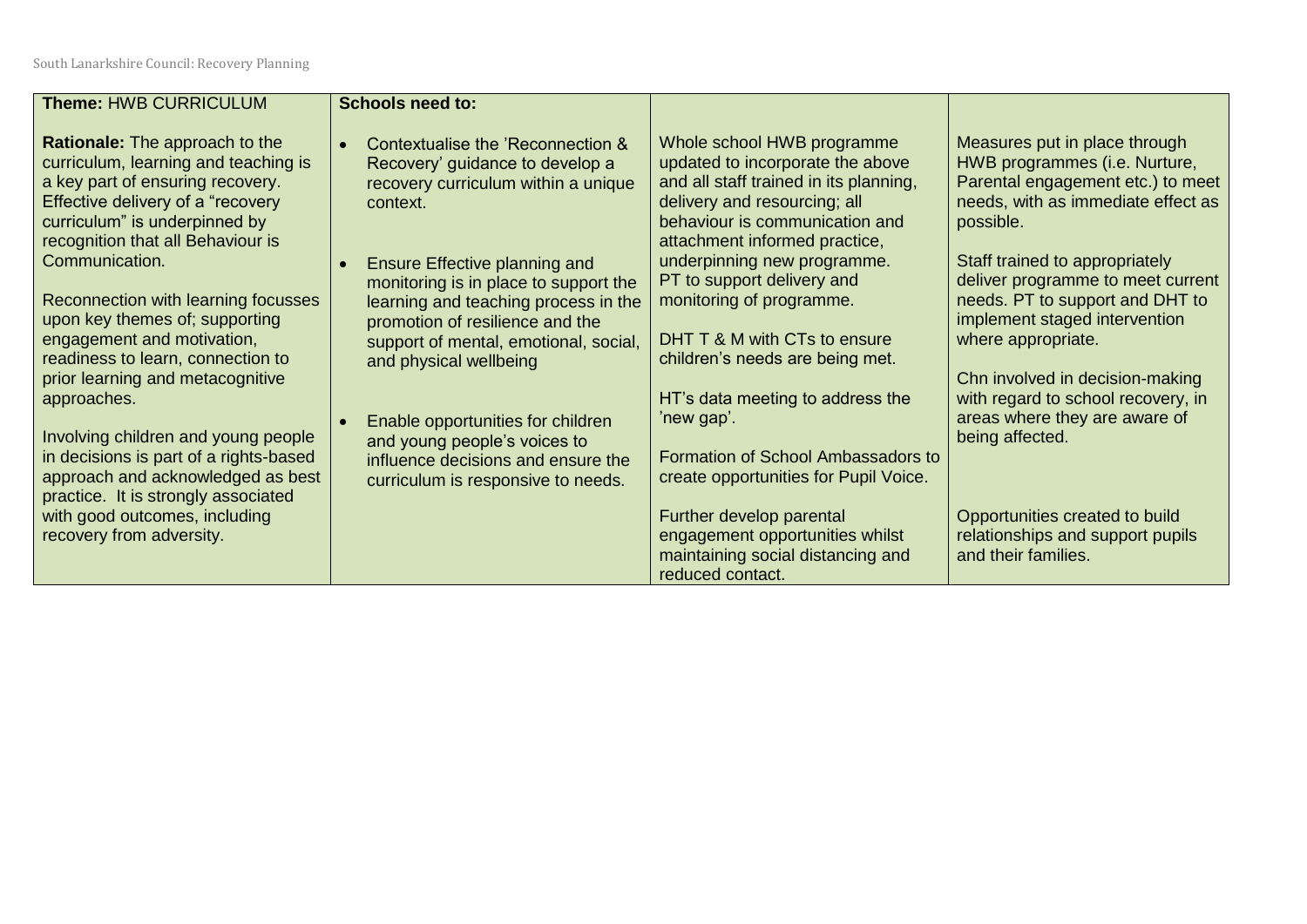| SOUTH<br><b>LANARKSHIRE</b><br><b>Improvement Priority 2 - Planning for Equity</b><br>COUNCIL                                                                                                                                                                                                                                                                                                                                                                                                                                                                    | How will we know we've<br>been successful?                                                                                                                                                                                                                                                                                                                                                    |                                                                                                                                                                                                                         |                                                                                                                                                                                                                                                                                       |
|------------------------------------------------------------------------------------------------------------------------------------------------------------------------------------------------------------------------------------------------------------------------------------------------------------------------------------------------------------------------------------------------------------------------------------------------------------------------------------------------------------------------------------------------------------------|-----------------------------------------------------------------------------------------------------------------------------------------------------------------------------------------------------------------------------------------------------------------------------------------------------------------------------------------------------------------------------------------------|-------------------------------------------------------------------------------------------------------------------------------------------------------------------------------------------------------------------------|---------------------------------------------------------------------------------------------------------------------------------------------------------------------------------------------------------------------------------------------------------------------------------------|
| <b>Quality Indicator</b><br>2.4 Personalised Support<br><b>Universal Support</b><br><b>Targeted Support</b><br>$\bullet$ .<br>Removal of barriers to learning<br>$\bullet$ .<br>3.1 Ensuring wellbeing, equality and<br><i>inclusion</i><br>Wellbeing<br><b>Fulfilment of Statutory Duties</b><br>Inclusion and Equality<br>3.2 Raising Attainment and Achievement<br>Attainment in Literacy and Numeracy<br>Attainment over time<br>$\bullet$ .<br>Overall quality of learners'<br>$\bullet$ .<br>achievements<br><b>Equity for all learners</b><br>$\bullet$ . | <b>Recovery Priority</b><br>These have been generated as a series of<br>prompts/suggestions to assist schools with the<br>recovery planning process. They are based<br>around current research and information<br>around recovery and National Guidelines.                                                                                                                                    | <b>Key Recovery Tasks (School</b><br>specific)<br>This section is for school-specific<br>planning. What needs to be done in<br>your specific context? Who will be<br>involved and when? Set SMART<br>targets.           | <b>Desired Outcomes and</b><br><b>Impact</b><br>This section should give a<br>brief indication of what<br>success would look like and<br>how it will be measured.                                                                                                                     |
| Theme: Re-identifying the poverty-<br>related attainment gap.<br>Rationale: To plan effectively to address<br>the "gap" there needs to be a clear<br>understanding of what the current "gap"<br>is. Learners will have had a varied<br>experience during their home learning<br>period, and won't necessarily be at the<br>same point in their learning when they left $\vert_{\bullet}$<br>school in March. Some learners will be<br>further ahead; some at the same point;                                                                                     | <b>Schools need to:</b><br>Consider the experiences learners have had<br>$\bullet$<br>during the school closure period, drawing on<br>for example:<br>Engagement data<br>Home-school communication<br>Home-learning submissions<br>Engagement at hubs<br>Use a range of quantitative and qualitative<br>measures to undertake a new "gap" analysis<br>for all pupils, which takes account of: | <b>Key Recovery Tasks (school</b><br>specific)<br>Using all available data and<br>dialogue from previous CT,<br>to identify children's level of<br>engagement in learning,<br>during school closure (give<br>baseline). | <b>Measures:</b><br>CT's engagement data on<br>home-learning participation<br>and communication (see<br>pastoral notes). SLT's data<br>on hub engagement and<br>feedback from parent/child on<br>school re-opening.<br><b>Outcomes:</b><br>All pupils identified pupils in<br>$P1-7.$ |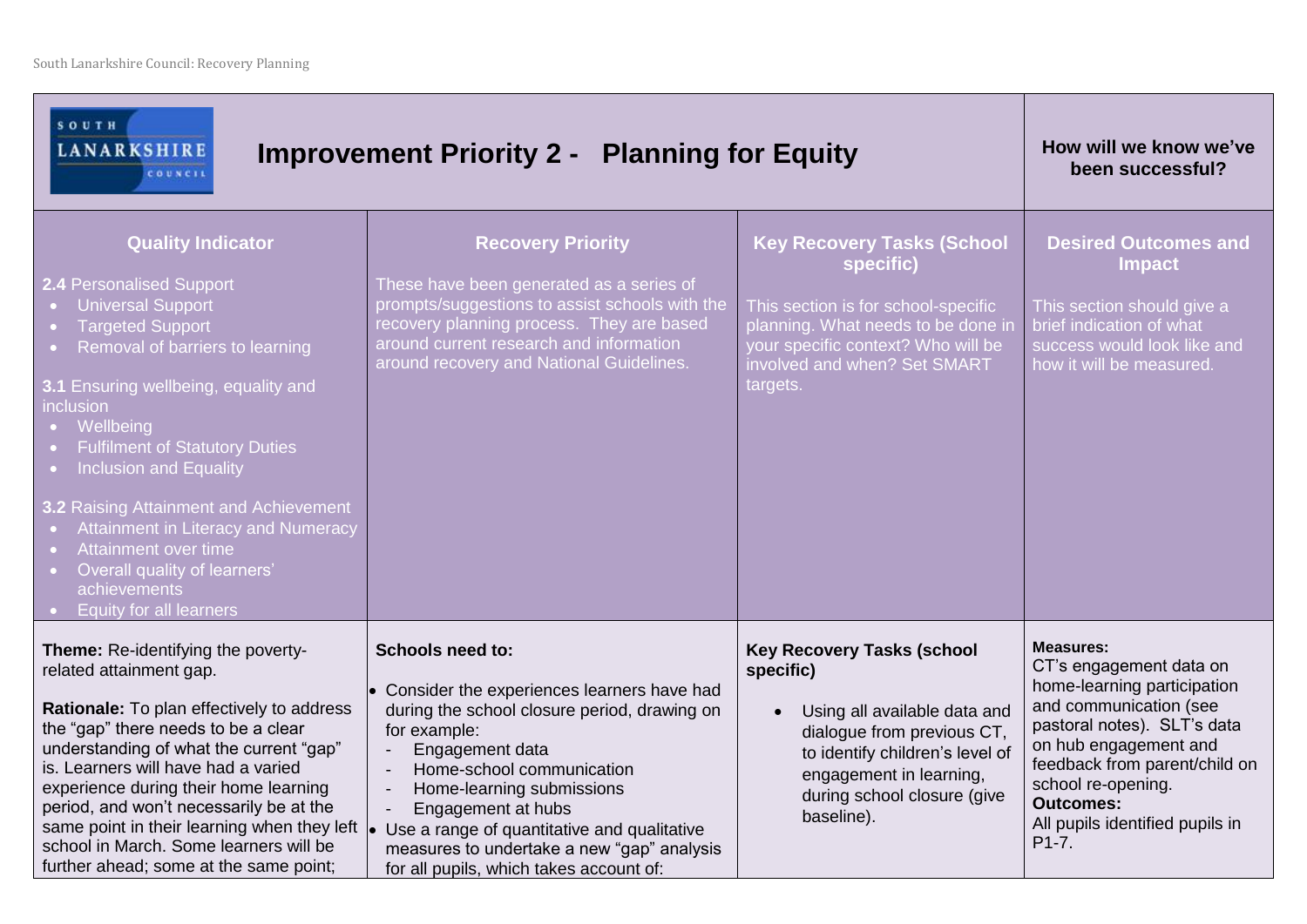with others showing limited progress if any. Schools therefore, need to reconsider their "gap" and re-assess to establish where the current gaps and barriers to learning are for their learners. This provides a clear foundation for improvement and planning.

- Learners' wellbeing (e.g. Boxall profile, observations, wellbeing indicators) - Attainment (e.g. standardised
- assessments, class work, use of benchmarks, in-school assessments)
- Engagement (e.g. Leuven scale, observational data)
- Participation (home-learning participation data)

Purple text gives examples of how schools may tackle this; this isn't exhaustive but provides a starter for ten. Take a balanced and staged approach to assessment; remember learners are recovering and beginning to re-engage with their learning, and that their wellbeing comes first. Remember that some children may well have gained skills/experiences as well as lost them.

 Undertake a rigorous analysis of the pre and post lockdown data with all relevant staff to establish the school's new "gap" position. This will enable identification of groups/learners/stages requiring targeted additional support.

 Undertake new "gap" analysis, taking account of ; learners' wellbeing, attainment, engagement, participation.

• Survey of staff confidence in delivering this curriculum.

pre and post lockdown

Teachers developing increased range of nurture approaches and are more creative in their teaching across the curriculum to fully meet needs, using data to focus their direction of teaching.

#### **Measures;**

HWB survey, Boxall, MaLT, NGRT, SWST etc.

Boxall Profiling as benchmark SHANARRI indicators used as a guide.

### **Outcomes:**

 SLT – rigorous analysis of Nurture programme in place to meet the changing needs of the learner. Individual needs met in order to increase a readiness in pupils to learn. Increased engagement in learning. Improved attitude to learning. Teachers supported to deliver curriculum to meet children's and own needs. Teachers increased range of approaches in teaching strategies. Whole school nurturing approach based on the nurturing principles.

| SLT to target identified chn |
|------------------------------|
| through supporting nurture,  |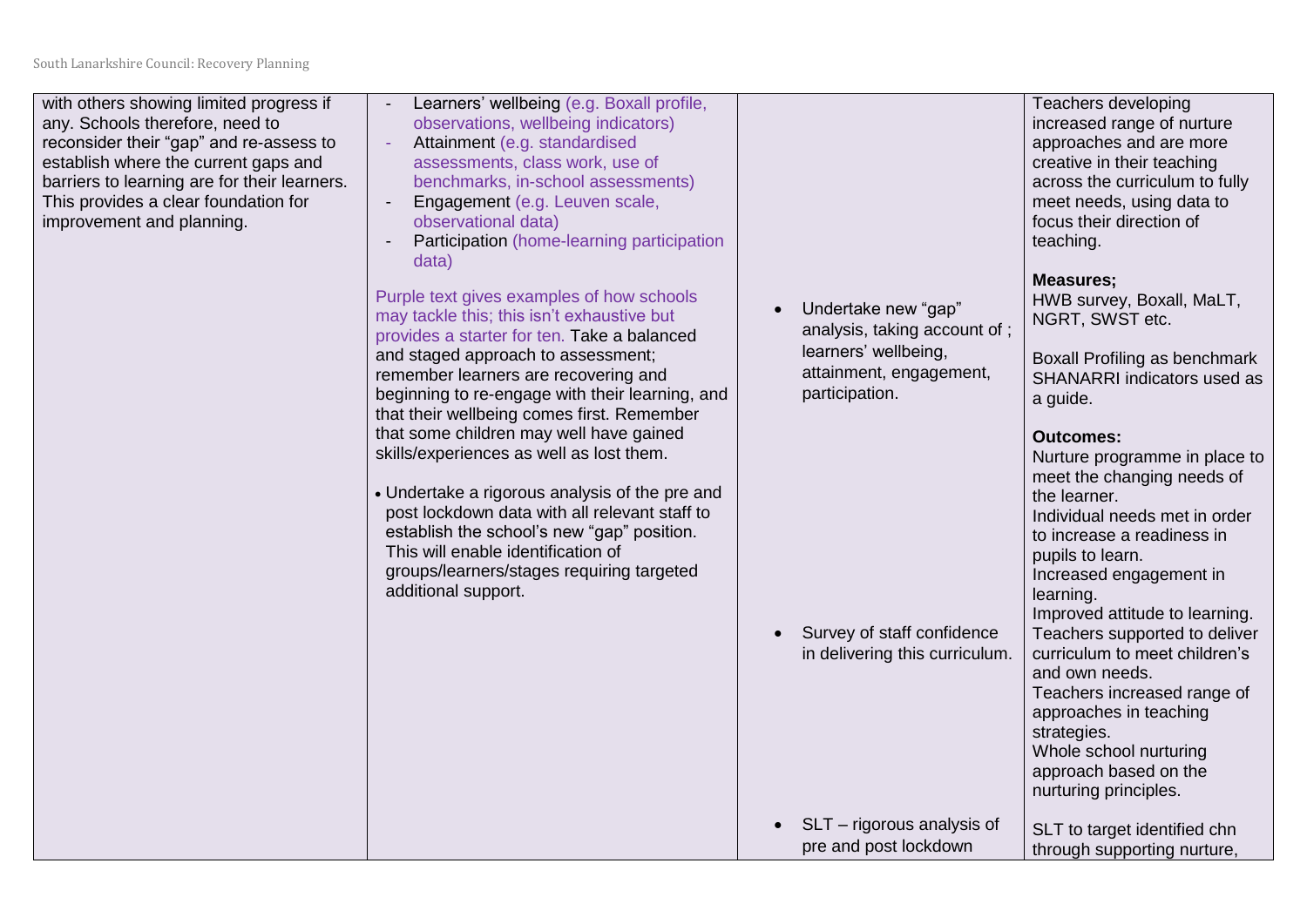|                                                                                                                                                                                                                                                                                                                                                                                                                                                                                                                                                                                                                                                                                                                                                                      |                                                                                                                                                                                                                                                                                                                                                                                                                                                                                                                                                                                                                                                                                                                                                                                                                                                                                                                                             | data. Identified groups<br>requiring targeted ASN.                                                                                                                                                                                                                                                                                                                                                                                                                                                                                                                                                                                                                                                                                                                                                                                         | curriculum, teaching strategies<br>and resources.                                                                                                                                                                                                                                                                                                                                                                                                                                                                                                                                                                                                                                                                                                                                                                                                                                                      |
|----------------------------------------------------------------------------------------------------------------------------------------------------------------------------------------------------------------------------------------------------------------------------------------------------------------------------------------------------------------------------------------------------------------------------------------------------------------------------------------------------------------------------------------------------------------------------------------------------------------------------------------------------------------------------------------------------------------------------------------------------------------------|---------------------------------------------------------------------------------------------------------------------------------------------------------------------------------------------------------------------------------------------------------------------------------------------------------------------------------------------------------------------------------------------------------------------------------------------------------------------------------------------------------------------------------------------------------------------------------------------------------------------------------------------------------------------------------------------------------------------------------------------------------------------------------------------------------------------------------------------------------------------------------------------------------------------------------------------|--------------------------------------------------------------------------------------------------------------------------------------------------------------------------------------------------------------------------------------------------------------------------------------------------------------------------------------------------------------------------------------------------------------------------------------------------------------------------------------------------------------------------------------------------------------------------------------------------------------------------------------------------------------------------------------------------------------------------------------------------------------------------------------------------------------------------------------------|--------------------------------------------------------------------------------------------------------------------------------------------------------------------------------------------------------------------------------------------------------------------------------------------------------------------------------------------------------------------------------------------------------------------------------------------------------------------------------------------------------------------------------------------------------------------------------------------------------------------------------------------------------------------------------------------------------------------------------------------------------------------------------------------------------------------------------------------------------------------------------------------------------|
| <b>Theme:</b> Planning to close the poverty-<br>related attainment gap and reduce<br>learners' barriers to learning.<br>Rationale: As learners return to school,<br>SAC/PEF plans need to be flexible and<br>adaptable to meet the current needs of<br>learners as blended learning is<br>implemented. Whilst there will be parts of<br>the equity plans that are still relevant and<br>can delivered, there will also be parts that<br>are no longer relevant and therefore need<br>to be altered and adapted following the<br>re-identifying of the gap, and the need to<br>take account of the new blended learning<br>taking place. Note, any changes, to<br>SAC/PEF plans must still adhere to the<br>guiding principles in which this funding<br>was intended. | <b>Schools need to:</b><br>Consult with all stakeholders (learners,<br>parents, staff, partners) when making<br>decisions around the PEF/SAC funding<br>during the recovery phase.<br>Explore evidence based approaches through<br>EEF, National Improvement Hub, SLC HWB<br>recovery support document, etc. to inform<br>thinking.<br>Engage in professional dialogue with staff to<br>establish the best approaches to close the<br>poverty-related attainment gap. Ensure<br>agreed approaches provide additionality.<br>Review staff training needs.<br>Review current partnership working.<br>Consider how you will measure and evidence<br>impact; plan this into home and school<br>approaches.<br>Consider how blended learning will affect our<br>most disadvantaged learners: what support<br>can be delivered while learning at home and<br>in-school? You may find the EEF covid-19<br>resources helpful when considering this. | To ensure support is in<br>$\bullet$<br>place for those who require<br><b>Nurture Lead Teacher will</b><br>continue to provide CLPL<br>for all staff, developing<br><b>Nurturing Principles across</b><br>the whole school, using<br>Applying Nurture As A<br>Whole School Approach<br>framework as audit and<br>evaluation tool to ensure<br>sustainability and other<br>evidence-based<br>approaches to inform<br>thinking.<br>Identify specialists to teach<br>staff - UGS Nurture base.<br>RISE room, Custtad,<br>CAMHS, Covey.<br>Identify resources to<br>support teaching and<br>learning in order to close<br>the newly identified gap.<br>Working alongside<br>colleagues (CTs and SSAs)<br>on: teaching strategies,<br>including:<br>-Reinforcing of teaching of<br>growth mindset, when<br>working with identified<br>children. | <b>Measures:</b><br>Survey of staff confidence -<br>Input resulting in teachers<br>developing increased range of<br>teaching approaches across<br>literacy and numeracy to meet<br>needs.<br><b>SHANARRI</b><br>What I Think Tool as a<br>baseline and following up with<br>Boxall Profiling for those we<br>are concerned about.<br>Literacy and numeracy<br>assessments as appropriate<br>to the child $-$ formative and/or<br>summative.<br>All pupils P1-7, through NLC<br>Active Literacy, NGRT and<br>SWST.<br>All pupils P1-7 through<br>support in writing lessons.<br>MaLT assessments in maths.<br><b>Outcomes:</b><br>All pupils identified in P1-7.<br>Teachers developing<br>increased range of teaching<br>and learning approaches in<br>HWB, literacy and numeracy<br>to meet needs and increased<br>confidence in their delivery.<br>Inhouse and online<br>programmes in place to meet |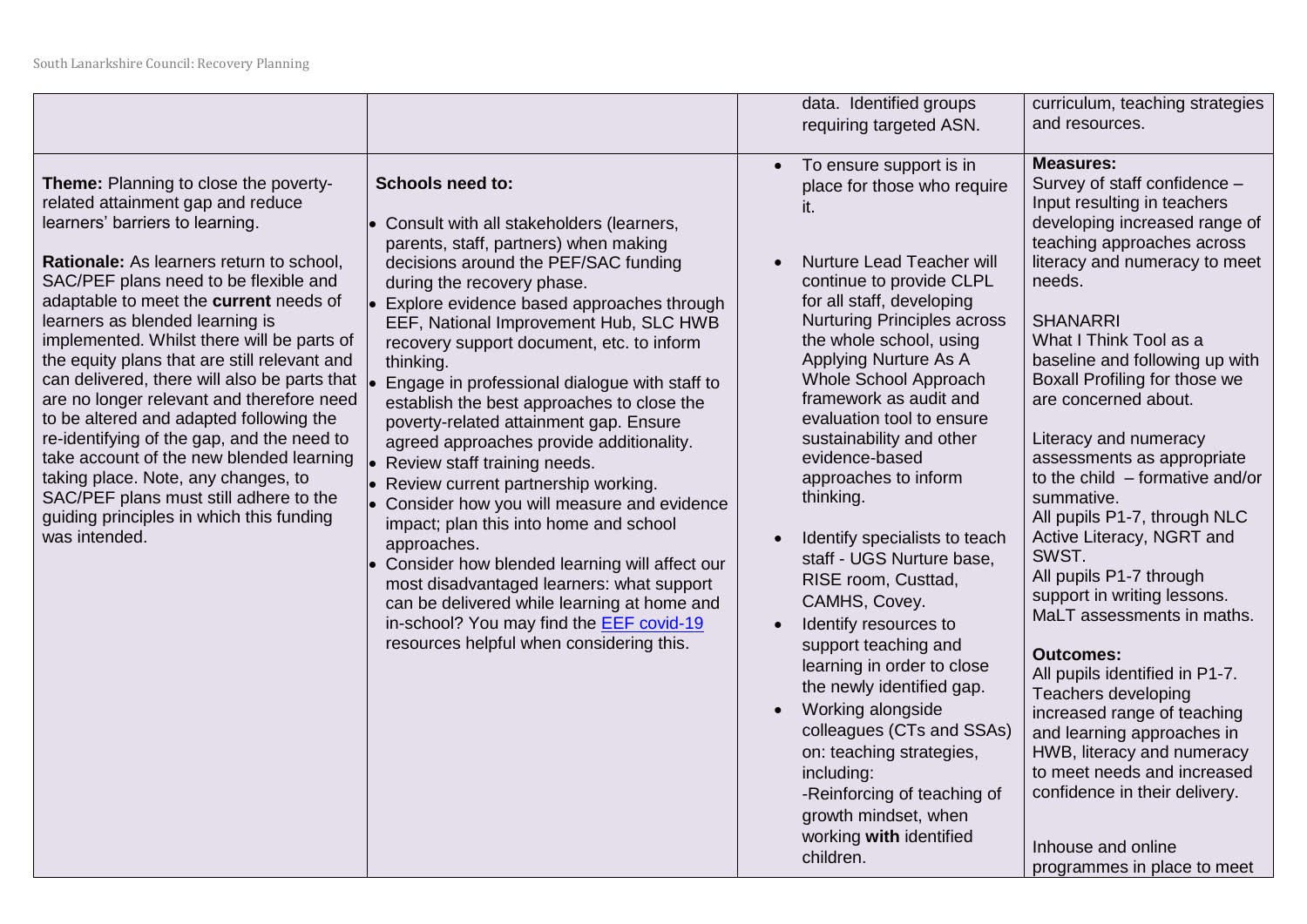|                                                                                                                                                                                                                                                                                                                                                                                                                    |                                                                                                                                                                                                                                                                                                                                                                                                                                                                                    | -To enable time for CTs and<br>SSA to discuss children's<br>progress/timetabling and<br>programme of work to best<br>benefit pupils.<br>-Cascading knowledge to<br>support CTs who are<br>unable to attend courses<br>Working with identified<br>children as appropriate (e.g<br>at times, removing from<br>class to benefit all<br>concerned).<br>In tracking and monitoring,<br>liaise with CTs, SSA,<br>parents and SLT.<br>Planning next steps, for<br>sustainability.           | the changing needs of the<br>learner.<br>Readiness in pupils to learn.<br>Increased engagement in<br>learning.<br>Improved attitude to learning.<br>Increased engagement in<br>learning in targeted pupils.<br>Increased attainment and<br>achievement in children. |
|--------------------------------------------------------------------------------------------------------------------------------------------------------------------------------------------------------------------------------------------------------------------------------------------------------------------------------------------------------------------------------------------------------------------|------------------------------------------------------------------------------------------------------------------------------------------------------------------------------------------------------------------------------------------------------------------------------------------------------------------------------------------------------------------------------------------------------------------------------------------------------------------------------------|--------------------------------------------------------------------------------------------------------------------------------------------------------------------------------------------------------------------------------------------------------------------------------------------------------------------------------------------------------------------------------------------------------------------------------------------------------------------------------------|---------------------------------------------------------------------------------------------------------------------------------------------------------------------------------------------------------------------------------------------------------------------|
| <b>Theme:</b> Tracking and monitoring impact<br>of equity approaches.<br>Rationale: To ensure maximum impact<br>for learners, there needs to be rigorous,<br>regular tracking and monitoring of equity<br>approaches. This enables schools to<br>understand what works well, and to build<br>on this, but also ensures approaches can<br>be changed, stopped or adapted quickly<br>when there is little/no impact. | <b>Schools need to:</b><br>· Identify key measures, which will evidence<br>impact for your approaches. Consider: when;<br>how; by whom; bureaucracy.<br>Engage in dialogue with staff, pupils and<br>parents to discuss progress and analyse the<br>evidence obtained from your key measures.<br>Use these to inform planning; alter plans<br>promptly and accordingly if little/no impact<br>evidenced.<br>Consider points in planning section to find<br>alternative approaches. | Class teachers will use<br>Boxall Profiles as a<br>baseline, and will plan<br>interventions within their<br>class to target the wellbeing<br>of specific children (both<br>within and beyond school's<br>nurture class).<br>Rigorous T & M process will<br>continue, using SLC's<br>model of tracking the<br>"whole" child and altering<br>approaches to maximise<br>potential.<br>HT's data meetings will<br>continue to focus on<br>children who were on track<br>but are now not. | <b>Measures:</b><br>Data meetings, T & M, Boxall<br>Profiling.                                                                                                                                                                                                      |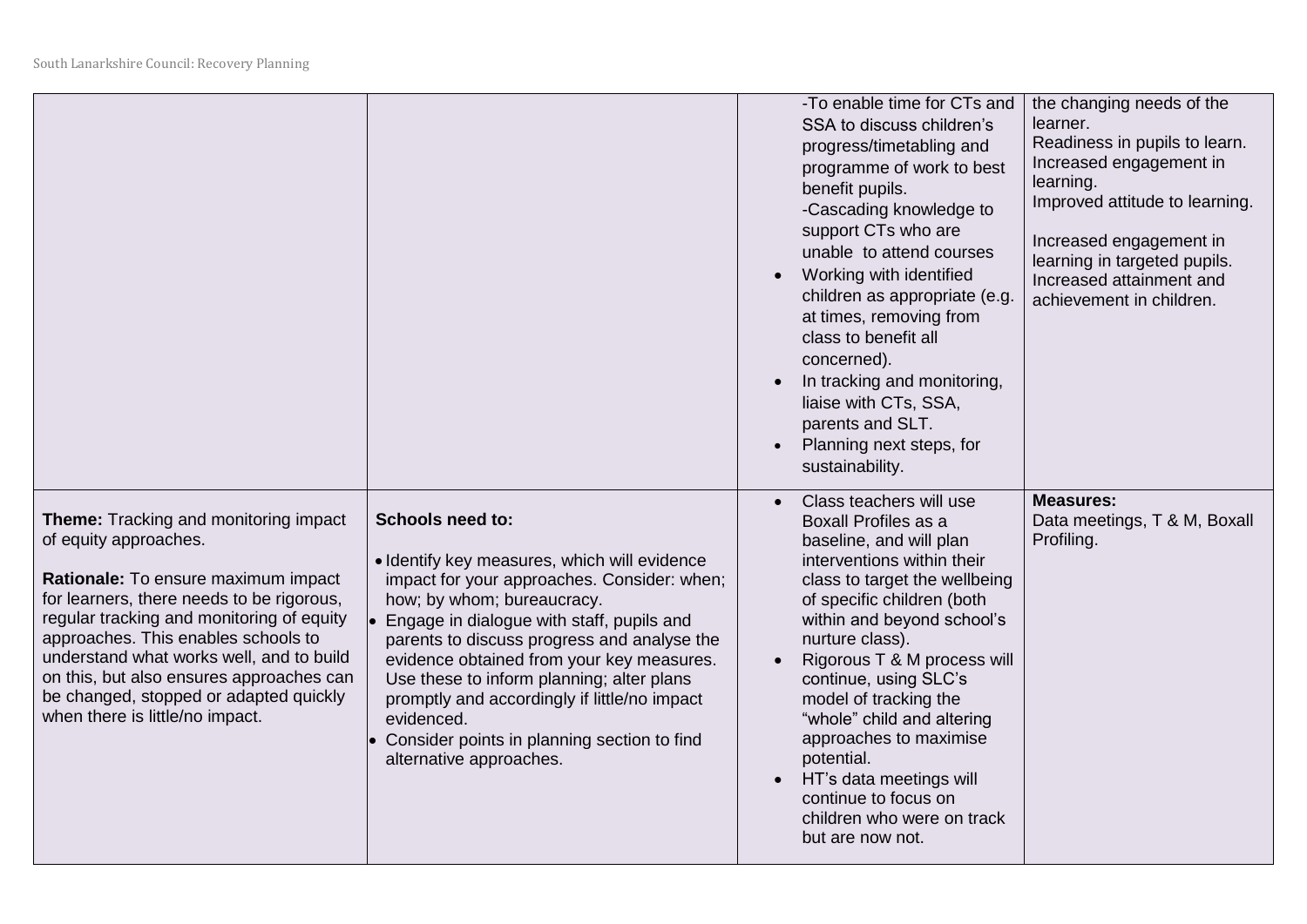|                                                                                                                                                                                                                                                                                                                                                                                                                                                                                                                                                           |                                                                                                                                                                                                                                                                                                                                                                                                                           | Ongoing consultation with<br>staff, pupils and parents to<br>inform planning.<br>Updated programmes to<br>approaches in literacy,<br>numeracy and HWB<br>implemented to ensure<br>maximum impact when<br>children are in school and<br>most appropriate methods<br>of teaching for current<br>pupils when home-learning.                                                                                                      | Parent and child consultations<br>ongoing and results<br>responded to.<br>Improved programmes in<br>literacy, numeracy and HWB<br>developed.<br><b>Outcomes:</b><br>Improved programmes in<br>literacy, numeracy and HWB<br>ensure gaps are addressed<br>and there is consistent<br>progression and cohesion<br>across these areas, which<br>match the needs of the<br>learner.<br>Increased improvement in e.g.<br>child's engagem, ent,<br>confidence, spelling age within<br>given period, improved writing<br>across the school.<br>Teachers increased range of<br>approaches in literacy and<br>numeracy. |
|-----------------------------------------------------------------------------------------------------------------------------------------------------------------------------------------------------------------------------------------------------------------------------------------------------------------------------------------------------------------------------------------------------------------------------------------------------------------------------------------------------------------------------------------------------------|---------------------------------------------------------------------------------------------------------------------------------------------------------------------------------------------------------------------------------------------------------------------------------------------------------------------------------------------------------------------------------------------------------------------------|-------------------------------------------------------------------------------------------------------------------------------------------------------------------------------------------------------------------------------------------------------------------------------------------------------------------------------------------------------------------------------------------------------------------------------|----------------------------------------------------------------------------------------------------------------------------------------------------------------------------------------------------------------------------------------------------------------------------------------------------------------------------------------------------------------------------------------------------------------------------------------------------------------------------------------------------------------------------------------------------------------------------------------------------------------|
| Theme: Cost of the School Day<br>Rationale: The coronavirus will have<br>affected families in different ways. Those<br>who experienced poverty prior to the<br>epidemic were already pushed into<br>unacceptable hardship, and may have<br>been pushed deeper into poverty due to<br>the effects of the coronavirus. There will<br>also be a number of families who are now<br>experiencing poverty who weren't before.<br>As a result, cost of the school day has<br>never been more important. We need to<br>poverty-proof our approaches, particularly | <b>Schools need to:</b><br>• Revisit Child Poverty Action Group Website<br>Read CPAG article on impacts of school<br>closures.<br>• Revisit your CoSD Position Statement.<br>Consider how you can best eliminate<br>charges for families.<br>• Consider how you will equip learners with the<br>tools required to undertake home-learning.<br>Consider how our actions can inadvertently<br>alienate families in poverty. | We are very clear that the Cost of<br>the School Day is an area that<br>requires constant vigilance and will<br>not be 'fixed' by any one action.<br>Our Recovery Plan focuses on:<br>Gathering the views of<br>parents with regards to<br>what/when we ask for<br>money.<br>Providing advance notice<br>for parents of any activities<br>and events that have a cost<br>involved and subsidising<br>costs where possible and | Gain a confidential<br>understanding of the views of<br>the parent forum which, in turn<br>will inform our future practice.<br>Continue to issue annual<br>overview, which indicates<br>points in year which incur<br>expense.                                                                                                                                                                                                                                                                                                                                                                                 |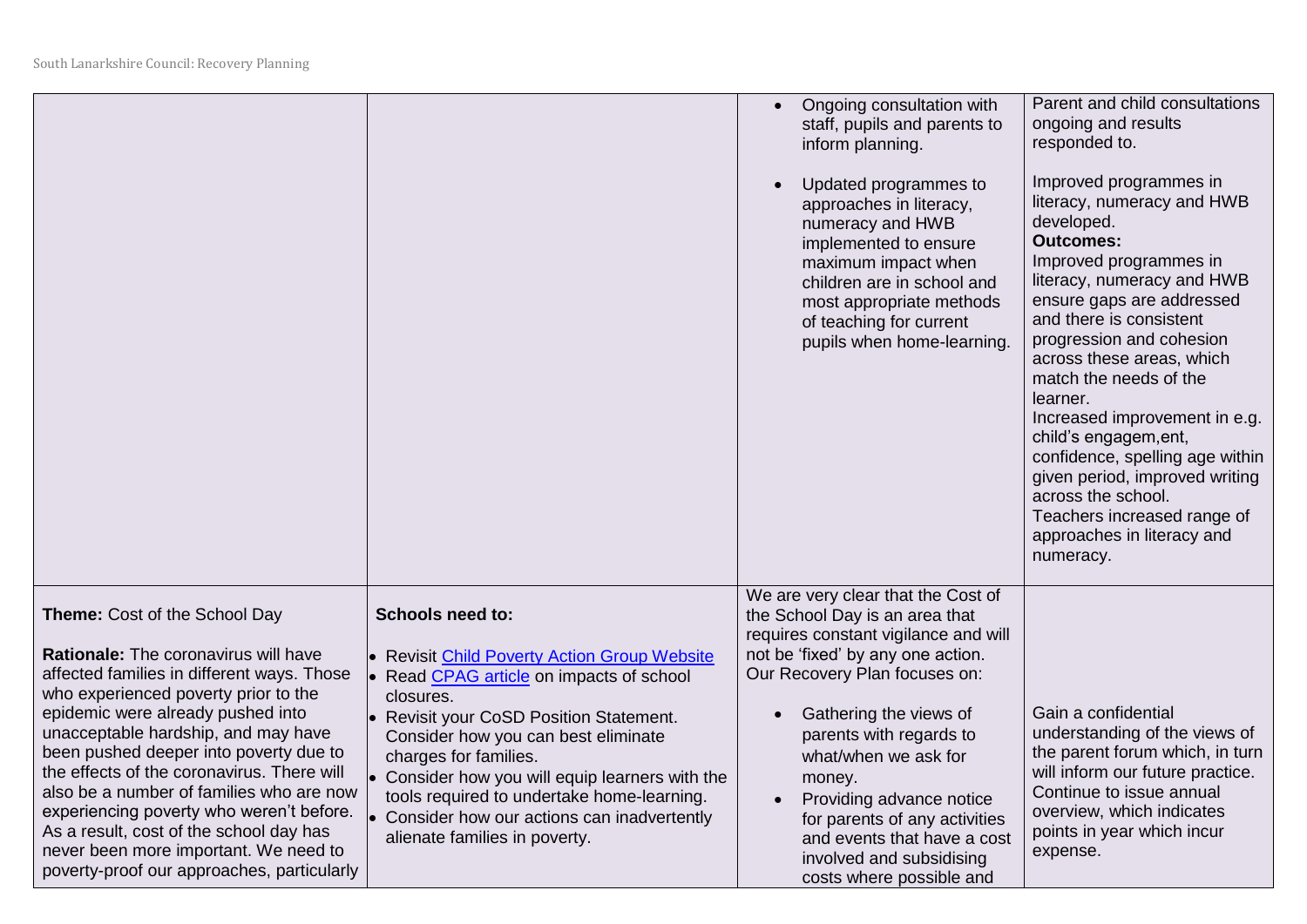| as we move towards a blended learning<br>approach to ensure no learner misses out<br>due to financial constraints. | • Use knowledge/intelligence and sensitively<br>engage with families as appropriate to<br>understand any financial impacts.<br>Consider how you can sensitively support<br>families by signposting them to financial<br>supports or by supporting them as a school<br>community.<br>Consider staff training needs - ensure all<br>staff are consistent in their approach to<br>poverty.<br>Consider what changes will need to be made<br>to the school calendar in light of changes to<br>family income. | $\bullet$<br>$\bullet$              | particularly where need<br>arises.<br>Introduce an Eco Swap<br>Shop for uniforms, including<br>outdoor gear to enable<br>outdoor learning with<br>children appropriately<br>attired.<br>Offering a drop in clinic to<br>support the completion of<br>applications for Free School<br>Meals/Footwear and<br>Clothing Grants.                                                                                  | Sensitively support families by<br>encouraging recycling as part<br>of Eco plan, thus removing<br>stigma of swap shop.<br>Increased opportunities for<br>FME, food vouchers and<br>clothing grants. |
|--------------------------------------------------------------------------------------------------------------------|----------------------------------------------------------------------------------------------------------------------------------------------------------------------------------------------------------------------------------------------------------------------------------------------------------------------------------------------------------------------------------------------------------------------------------------------------------------------------------------------------------|-------------------------------------|--------------------------------------------------------------------------------------------------------------------------------------------------------------------------------------------------------------------------------------------------------------------------------------------------------------------------------------------------------------------------------------------------------------|-----------------------------------------------------------------------------------------------------------------------------------------------------------------------------------------------------|
|                                                                                                                    |                                                                                                                                                                                                                                                                                                                                                                                                                                                                                                          | $\bullet$<br>$\bullet$<br>$\bullet$ | Continue to offer all pupils a<br>range of clubs (as<br>pandemic allows) to<br>participate in at no charge,<br>targeting chn in need of<br>support in learning and<br>home-learning.<br>Monitor club participation<br>and offer regular lunchtime<br>clubs, including a<br>homework club, to pupils<br>who may have issues with<br>transport at the end of the<br>school day.<br>Continue to ensure that we, | Clubs continue to run as<br>described and as previously.<br>Keep profile of CoSD high on<br>PC agenda and adhere to<br>feedback from parent forum                                                   |
|                                                                                                                    |                                                                                                                                                                                                                                                                                                                                                                                                                                                                                                          | $\bullet$                           | as a school and our Parent<br>Council are alert to our<br>concerns around The Cost<br>of the School Day when<br>planning events and<br>activities.<br>Further to SLC equity<br>packs, survey parents re<br>tools required to undertake                                                                                                                                                                       | when planning events and<br>activities.<br>Utilise survey results to<br>determine support required<br>i.e. physical tools, ICT, packs<br>for learning or support from<br>staff.                     |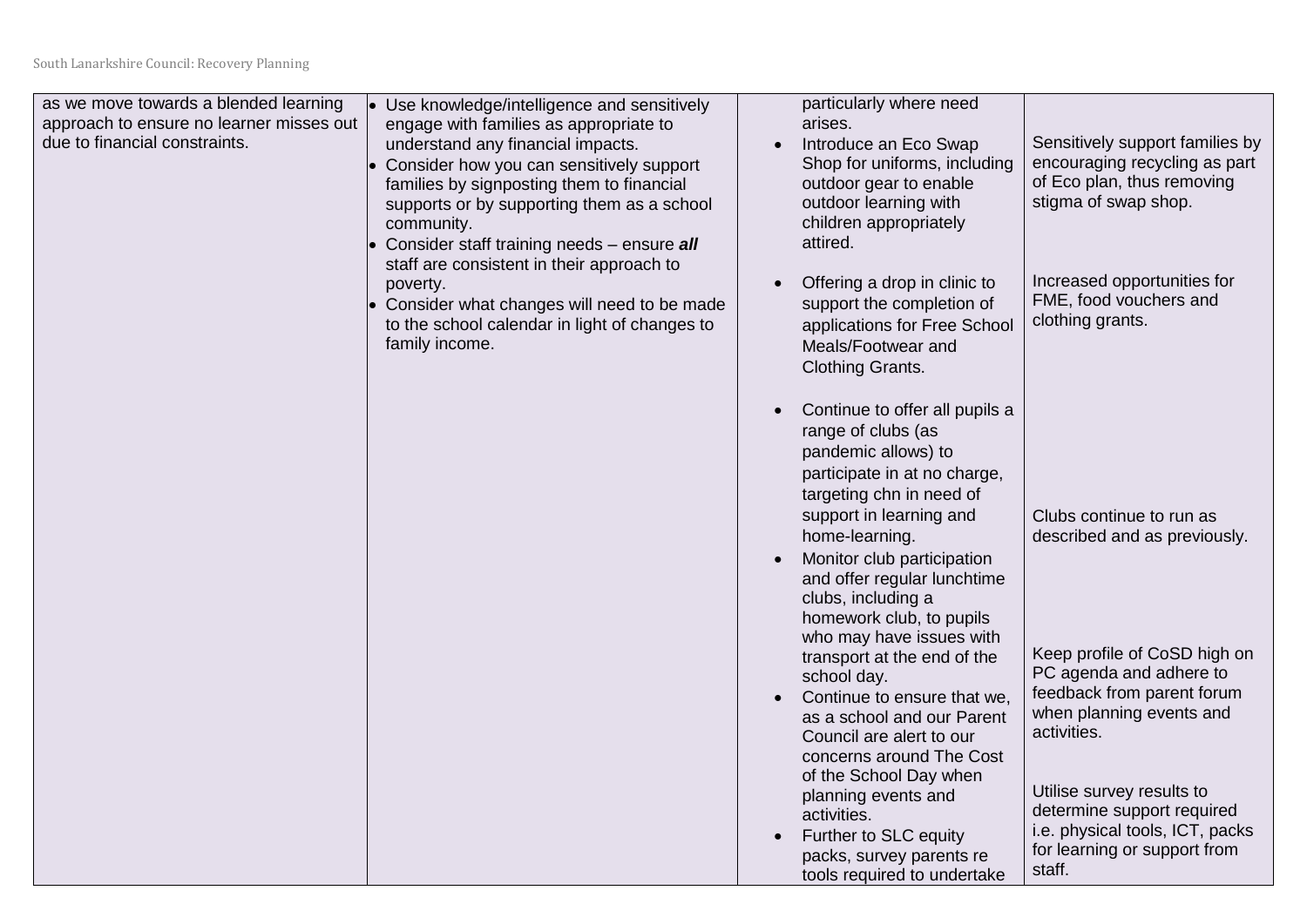|  | --<br>ентш |  |
|--|------------|--|
|  |            |  |

| SOUTH<br><b>LANARKSHIRE</b><br><b>Improvement Priority 3 - Continuity of Learning</b><br>COUNCIL                                                                                                                                                                                                                                                                                                                                                                                                                                                                    | How will we know we've<br>been successful?                                                                                                                                                                                                                                                                                                                                                                                                                                                                                                                                                                                                                                                                                                                                                                               |                                                                                                                                                                                                               |                                                                                                                                                              |
|---------------------------------------------------------------------------------------------------------------------------------------------------------------------------------------------------------------------------------------------------------------------------------------------------------------------------------------------------------------------------------------------------------------------------------------------------------------------------------------------------------------------------------------------------------------------|--------------------------------------------------------------------------------------------------------------------------------------------------------------------------------------------------------------------------------------------------------------------------------------------------------------------------------------------------------------------------------------------------------------------------------------------------------------------------------------------------------------------------------------------------------------------------------------------------------------------------------------------------------------------------------------------------------------------------------------------------------------------------------------------------------------------------|---------------------------------------------------------------------------------------------------------------------------------------------------------------------------------------------------------------|--------------------------------------------------------------------------------------------------------------------------------------------------------------|
| <b>Quality Indicator</b><br>2.2 Curriculum<br>• Rationale and design<br>Development of the curriculum<br>Learning pathways<br>Skills for learning, life and work<br>2.3 Learning, teaching and assessment<br>assessment<br>Learning and engagement<br><b>Quality of teaching</b><br>Effective use of assessment<br>Planning, tracking and monitoring<br>3.2 Raising Attainment and Achievement<br><b>Attainment in Literacy and Numeracy</b><br>Attainment over time<br>$\bullet$<br>Overall quality of learners'<br>achievements<br><b>Equity for all learners</b> | <b>Recovery Priority</b><br>These have been generated as a series of<br>prompts/suggestions to assist schools with the<br>recovery planning process. They are based<br>around current research and information<br>around recovery and National Guidelines,<br>including the SLC Recovery Guidance<br>documentation.<br>Links are included where appropriate.<br>Please note - there are 2 Head Teacher<br>consultative groups currently working with<br>senior officers to produce Local Authority<br>suggested recovery phase 'curriculum<br>models' for both the Primary and<br>Secondary sectors. As soon as the<br>recommended models have been assessed<br>for operational practicalities (including<br>services such as cleaning, transport,<br>catering etc) they will be emailed to all<br><b>Head Teachers.</b> | <b>Key Recovery Tasks (School</b><br>specific)<br>This section is for school-specific<br>planning. What needs to be done in<br>your specific context? Who will be<br>involved and when? Set SMART<br>targets. | <b>Desired Outcomes and</b><br><b>Impact</b><br>This section should give a<br>brief indication of what<br>success would like and how it<br>will be measured. |
| <b>Theme: Learning In School</b>                                                                                                                                                                                                                                                                                                                                                                                                                                                                                                                                    | <b>Schools need to:</b>                                                                                                                                                                                                                                                                                                                                                                                                                                                                                                                                                                                                                                                                                                                                                                                                  | <b>Key Recovery Tasks (school</b><br>specific)                                                                                                                                                                | <b>Desired Outcomes and</b><br><b>Impact</b>                                                                                                                 |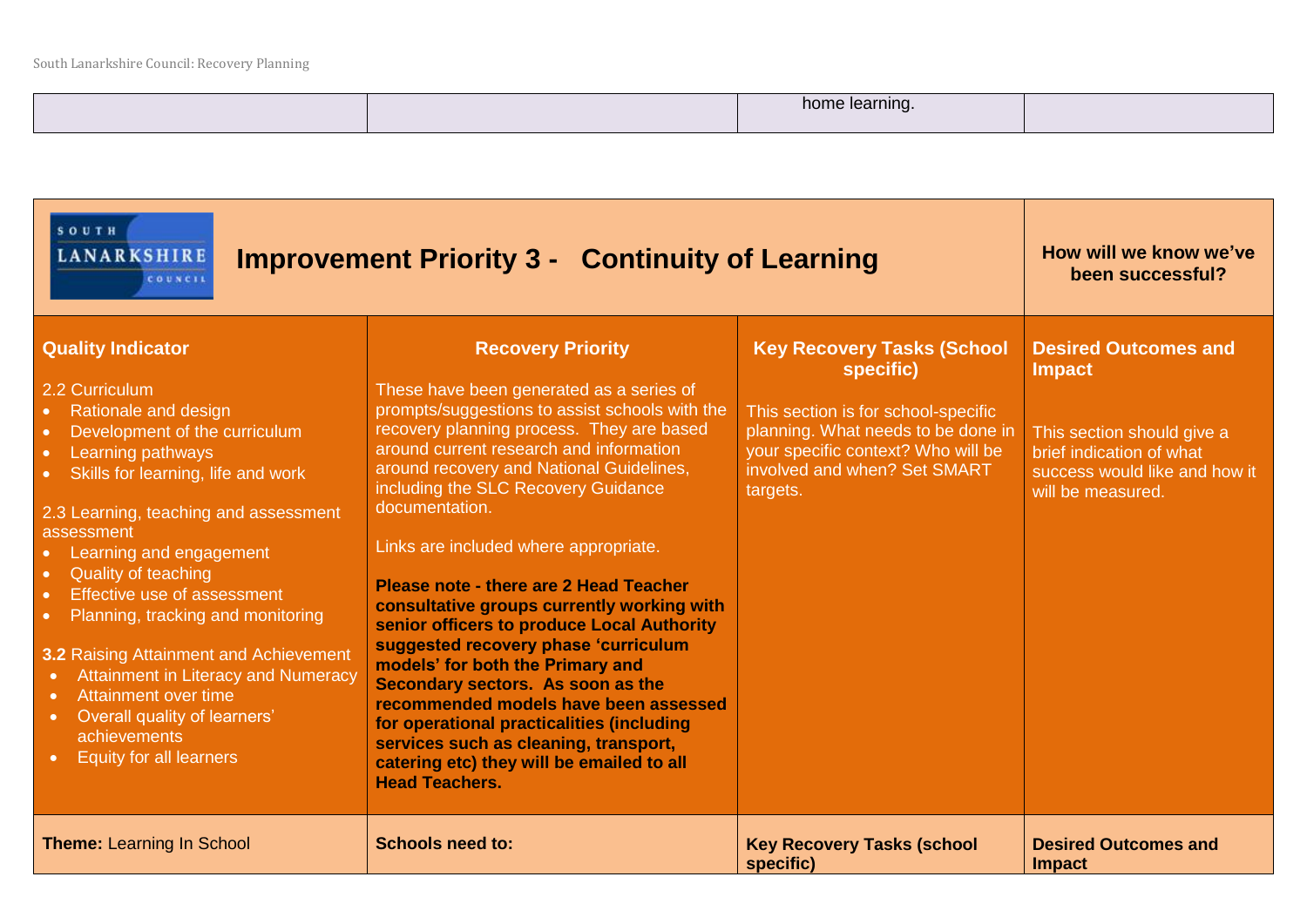| <b>Rationale:</b><br>The implementation of physical<br>distancing will impact upon the capacity<br>for in-school learning within a specific<br>setting. For the first phase of re-opening,<br>schools should assess the maximum<br>number of pupils they can safely<br>accommodate at any one time while<br>maintaining a quality learning<br>environment,<br>Remaining in-school provision should be<br>distributed across all year groups to<br>ensure that every pupil benefits from in-<br>school learning wherever possible | Consider your current position in terms of<br>staffing and pupil numbers. Use Local<br><b>Authority and National Risk Assessment</b><br>advice and recovery planning guidance to<br>plan an in school curricular provision. | School audit completed by HT and<br>SSC.<br>RA completed and shared with all<br>staff.                                                                                                               | Areas determined for use,<br>allocated accordingly and<br>marked out to meet needs.                                                                                                                                                                   |
|----------------------------------------------------------------------------------------------------------------------------------------------------------------------------------------------------------------------------------------------------------------------------------------------------------------------------------------------------------------------------------------------------------------------------------------------------------------------------------------------------------------------------------|-----------------------------------------------------------------------------------------------------------------------------------------------------------------------------------------------------------------------------|------------------------------------------------------------------------------------------------------------------------------------------------------------------------------------------------------|-------------------------------------------------------------------------------------------------------------------------------------------------------------------------------------------------------------------------------------------------------|
|                                                                                                                                                                                                                                                                                                                                                                                                                                                                                                                                  | Plan a whole school approach to how you will<br>best utilise your learning spaces, taking<br>account of social distancing and the types of<br>learning episodes this will allow you to<br>deliver.                          | Staff consultation on physical<br>organisation of school and<br>methods of delivery.                                                                                                                 | School laid out to suit<br>individual classes and work<br>programmes amended to<br>meet current needs and<br>teaching approaches to be<br>employed.                                                                                                   |
|                                                                                                                                                                                                                                                                                                                                                                                                                                                                                                                                  | Consider if communal and social areas could<br>be repurposed to provide additional learning<br>space.                                                                                                                       | Parent consultation on relevant<br>areas.                                                                                                                                                            | Survey results and outcomes<br>following survey, shared with<br>parents.                                                                                                                                                                              |
|                                                                                                                                                                                                                                                                                                                                                                                                                                                                                                                                  | https://www.gov.scot/publications/coronaviru<br>s-covid-19-re-opening-schools-guide/                                                                                                                                        |                                                                                                                                                                                                      |                                                                                                                                                                                                                                                       |
| It would be naive of any Headteacher to<br>think that the child will pick up the<br>Curriculum at exactly the same point at<br>which they left it on the day their school<br>closed. Too much has happened. Listen<br>to what the children are saying. Look at<br>what the children are experiencing. None<br>of this follows the usual pattern of a                                                                                                                                                                             | Assess which curricular areas you are able<br>deliver and resource in school, both in terms<br>of physical spaces and staff capacity.                                                                                       | Audit curriculum to determine<br>appropriate delivery.                                                                                                                                               | Prepare programmes in key<br>curricular areas to meet needs<br>of staff and pupils and ensure<br>continuity and progression<br>across the school, from the<br>identified starting points of<br>learners. Resource to meet<br>new teaching approaches. |
| school year with all of the annual cycle of<br>events. It feels like a period of true social<br>disorder. Compassionate Leadership is<br>crucial at this time." The Recovery<br><b>Curriculum, Think Piece</b>                                                                                                                                                                                                                                                                                                                   | Consider how you will build opportunities for<br>staff to work collegiately to moderate and<br>assess within this structure.<br>Consider planning for longer blocks of                                                      | Through RP, incorporate collegiate<br>opportunities to ensure longer term<br>planning in place.<br>Utilise PEF funded teacher and<br>SLT to enable collegiate working.<br>Incorporate moderation and | Assessment and moderation<br>continuing as previously.<br>CTs working in conjunction<br>with each other on planning to<br>ensure children have similar                                                                                                |
|                                                                                                                                                                                                                                                                                                                                                                                                                                                                                                                                  | learning over a longer-term timetable where<br>possible (ie for secondary - 3hrs of a face to<br>face learning of a subject once every 2<br>weeks)                                                                          | assessment opportunities within<br>Wednesday CLPL time.<br>Audit school's learning,<br>teaching and assessment                                                                                       | learning experiences and<br>outcomes and are able to be<br>re-grouped at later points.<br>Staff participation in calendar<br>compilation to ensure all                                                                                                |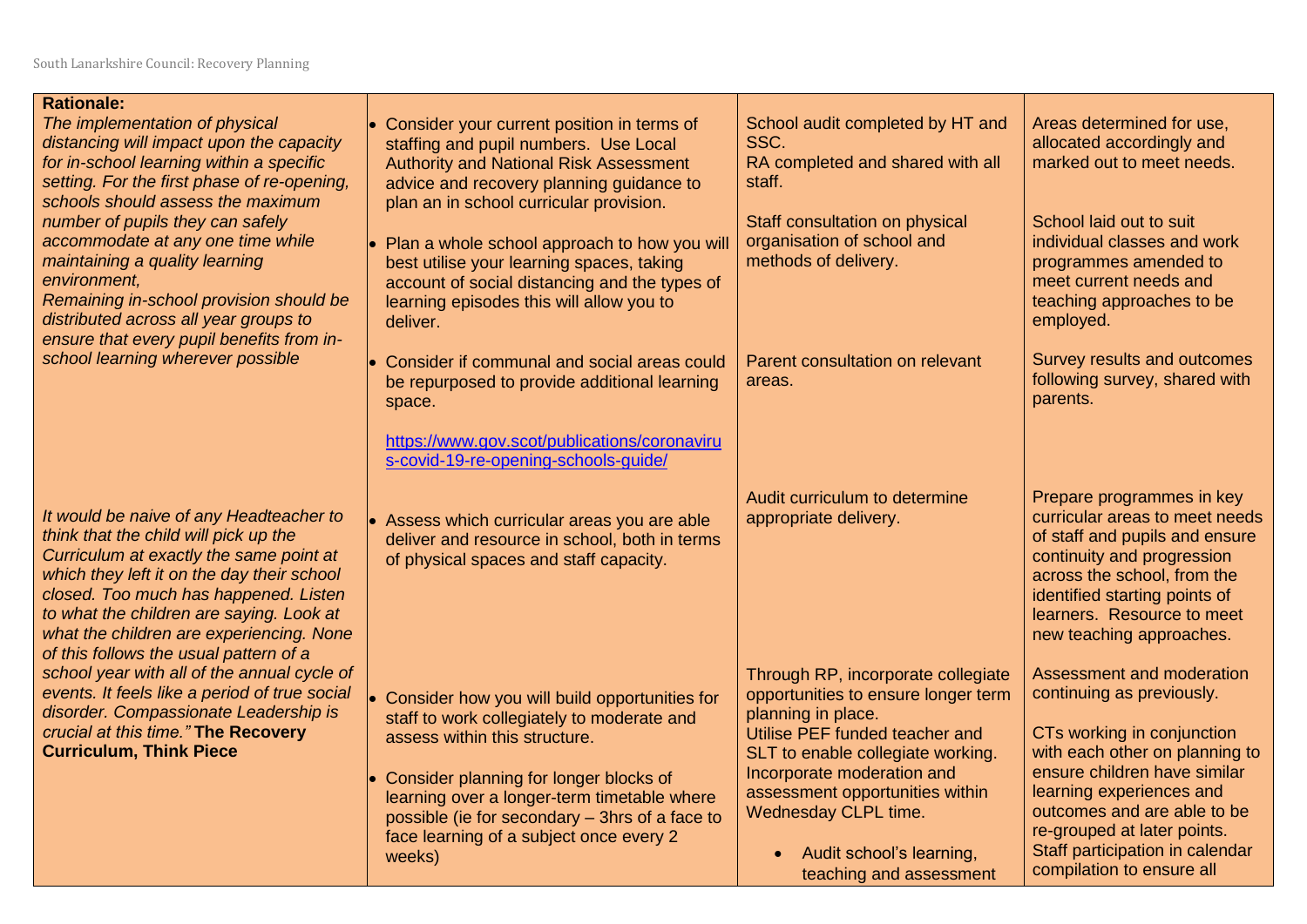| Schools should consider the needs of<br>children and young people after a<br>prolonged period of remote learning and<br>absence from school. It will be important<br>to promote reconnection and recovery                                                                                                                                                             | Review your school's learning, teaching and<br>assessment processes. Your assessment<br>quidelines will need to take account of the<br>different learning experiences pupils will have<br>had during school closures, there should be                                                                                                                                           | processes. Compile<br>strategic monitoring<br>calendar, addressing any<br>gaps in meeting new needs.                                                                                                                                                     | levels of ability are addressed.<br>(See earlier re raising<br>attainment and meeting<br>needs)                                                                                                                                                                 |
|-----------------------------------------------------------------------------------------------------------------------------------------------------------------------------------------------------------------------------------------------------------------------------------------------------------------------------------------------------------------------|---------------------------------------------------------------------------------------------------------------------------------------------------------------------------------------------------------------------------------------------------------------------------------------------------------------------------------------------------------------------------------|----------------------------------------------------------------------------------------------------------------------------------------------------------------------------------------------------------------------------------------------------------|-----------------------------------------------------------------------------------------------------------------------------------------------------------------------------------------------------------------------------------------------------------------|
| within the curriculum.<br>Decisions need to be made about what                                                                                                                                                                                                                                                                                                        | a clear focus on health and wellbeing and the<br>use of high-quality formative assessment.                                                                                                                                                                                                                                                                                      | Identify best methods of<br>assessing children to<br>determine baselines (see<br>earlier), taking account of<br>skills gained whilst in                                                                                                                  | Identify gaps to be addresses,<br>particularly where they did not<br>exist prior to school closure.<br>DHT to lead staged                                                                                                                                       |
| assessments will be used to re-assess the<br>regulation, wellbeing and learning needs<br>for each child. Very careful consideration<br>should be given to the use of summative<br>tests as a route to baseline pupils.                                                                                                                                                | Consider how you will continually assess<br>learner progress and engagement to ensure<br>appropriate support is being provide.                                                                                                                                                                                                                                                  | lockdown                                                                                                                                                                                                                                                 | intervention where appropriate<br>and SLT to support CTs in<br>determining most appropriate<br>method of assessment. (see<br>earlier)                                                                                                                           |
| This will be a time to make even more<br>use of outdoor learning opportunities. In<br>accessing a range of outdoor<br>experiences, learners can build upon and<br>develop skills that attribute to their holistic                                                                                                                                                     | • Consider what CLPL you will need to offer<br>staff to allow them to deliver the recovery<br>curriculum in school and how this will be<br>facilitated.                                                                                                                                                                                                                         | Audit staff needs re CLPL<br>(see earlier) and plan CLPL<br>to meet needs.                                                                                                                                                                               | Staff training as required to<br>meet specific professional<br>needs in order to meet needs<br>of present pupils.                                                                                                                                               |
| health and wellbeing.<br>It is clear from all of the recent research<br>that core teaching delivered in person by<br>teachers in schools is most impactful.<br>However where this teaching time is<br>reduced the technology should be viewed<br>as a way to enhance and consolidate the<br>core teaching vs replacing it.<br>Whilst the adults begin preparation and | Subject leaders/specialists should consider<br>which areas of the curriculum are best suited<br>to home/online learning and which areas<br>require face to face learner/teacher<br>interaction. In school curriculum should focus<br>on the communication of complicated or new<br>concepts, problem solving activities which<br>might require specialist support and practical | Identify staff skill-set in<br>order to cascade, share and<br>support colleagues in areas<br>of strength. Further<br>develop a range of teaching<br>strategies, utilising ICT<br>where appropriate in<br>school, to enhance skills<br>and home learning. | SLT to facilitate such CLPL<br>opportunities.<br><b>Teachers to provide</b><br>powerfully interactive teaching<br>sessions in school, both<br>indoors and outdoors and<br>develop in learners, skills in<br>ICT to enhance their home-<br>learning experiences. |
| decision making, consider how we<br>empower learners during this preparatory<br>period. Ensure as leaders you gather<br>views learners in their recovery, along with<br>parents/carers.                                                                                                                                                                               | or investigative work.<br>Identify how you will convey all information to<br>learners and to parents/carers and strategies<br>to engage with them further on supporting<br>learning in school.                                                                                                                                                                                  | Ensure strong two-way<br>consultation and<br>communication is continued<br>to keep parents involved,<br>included and supported.                                                                                                                          | Continue regular feedback<br>and updates with information<br>sharing to support parents<br>engaged in home and school<br>learning.                                                                                                                              |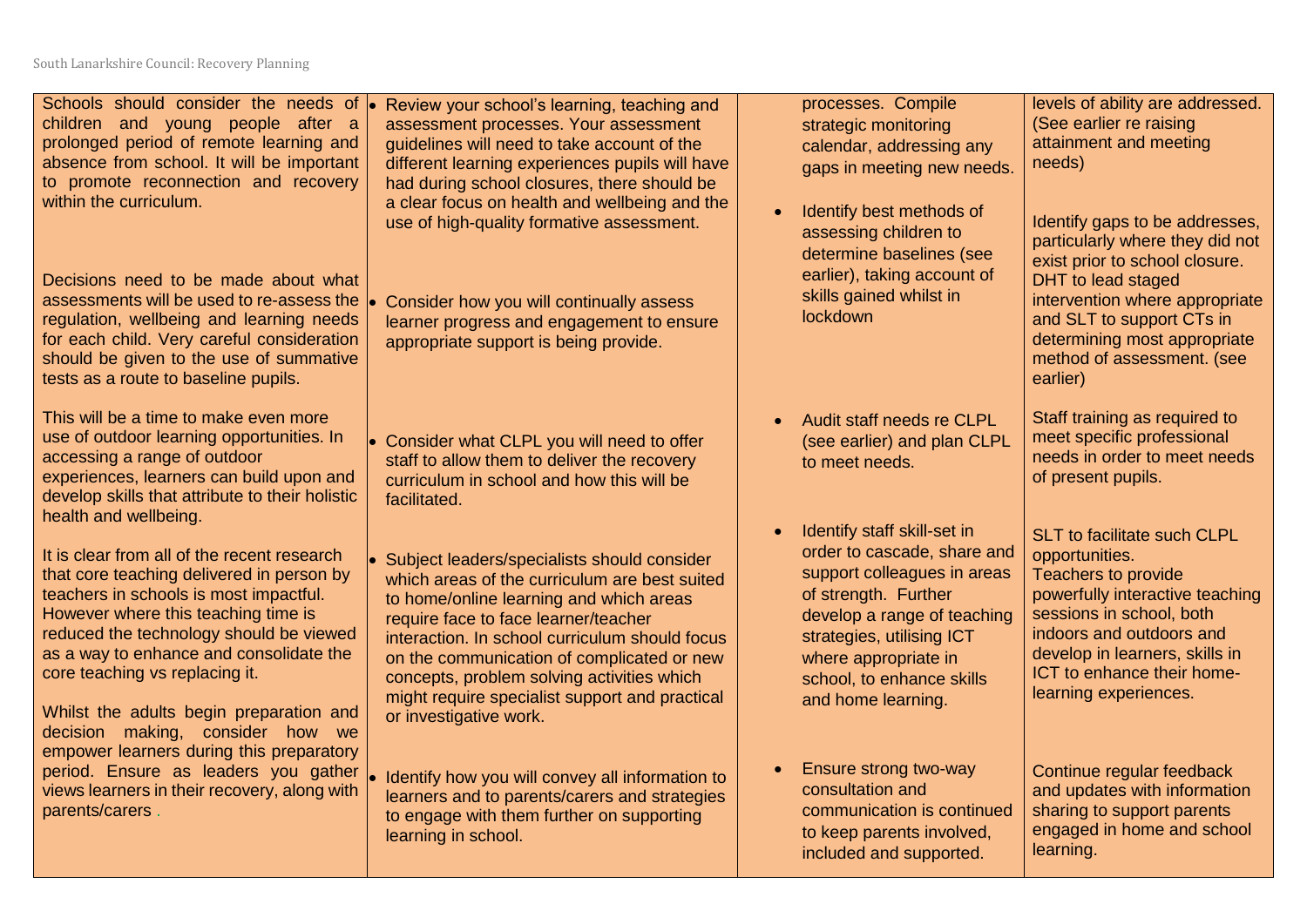|                                                                                                                                                                                                                                                                                                                                                     | • Consider how to take account of parental<br>views and pupil voice when developing the<br>learning in your school.                                                                                                                                                                                                  |                                                                                                                                                                          |                                                                                                                                                                                                               |
|-----------------------------------------------------------------------------------------------------------------------------------------------------------------------------------------------------------------------------------------------------------------------------------------------------------------------------------------------------|----------------------------------------------------------------------------------------------------------------------------------------------------------------------------------------------------------------------------------------------------------------------------------------------------------------------|--------------------------------------------------------------------------------------------------------------------------------------------------------------------------|---------------------------------------------------------------------------------------------------------------------------------------------------------------------------------------------------------------|
| <b>Theme: Learning At Home</b>                                                                                                                                                                                                                                                                                                                      | <b>Schools need to:</b>                                                                                                                                                                                                                                                                                              |                                                                                                                                                                          |                                                                                                                                                                                                               |
| <b>Rationale:</b><br>A blended model of in-school and in-<br>home learning is reliant on consistent,<br>easy to use in-home learning materials<br>which are intended to support and<br>complement, but not replicate, in-school<br>learning. This includes consideration of<br>the specific needs of learners with                                  | Consider how you will facilitate home<br>learning given the staffing you have available<br>both within your establishment and across<br>the locality. What will this look like at various<br>stages across the school.<br>$\bullet$ Can staff who are shielding work on<br>developing and leading on online learning | Updated audit of home-<br>learning resources and<br>share required resources<br>with staff and pupils'<br>families where possible.                                       | Learning profiles of learners'<br>individual family contexts<br>ascertained.<br><b>Address staff and families</b><br>lacking resources and aim to<br>supply, either through Equity<br>Packs or school funded. |
| additional support needs and other<br>families most in need of support.                                                                                                                                                                                                                                                                             | opportunities?                                                                                                                                                                                                                                                                                                       | <b>Collegiately determine</b><br>school plan for home<br>learning.                                                                                                       | Communicate home-learning<br>system to families, taking<br>account of time, resources<br>and home pressures.                                                                                                  |
| While recognising that in-home learning<br>takes many forms (including support from<br>families) and is by no means all IT based,<br>an approach to digital learning should be<br>implemented to mitigate negative impacts<br>on equity. This will specifically focus on<br>providing digital access for pupils who do<br>not have this at present. | $\bullet$ Take account of the existing resources you<br>have access to and how these can be used<br>to support learning at home.<br>Consider what CLPL you will need to offer<br>staff to allow them to deliver the recovery<br>curriculum at home and how this will be<br>facilitated.                              | Determine strengths of staff<br>members, if not teaching in<br>school and appoint to a role<br>to develop home learning.                                                 | Utilise all strengths of all staff<br>irrespective of work place.                                                                                                                                             |
| Schools should consider how they track<br>ongoing engagement in remote blended<br>learning and support families where it is                                                                                                                                                                                                                         | $\cdot$ Review and plan how you will deliver and set<br>work at home and how feedback will be given<br>to learners.<br>$\bullet$ Establish a baseline on the number of pupils<br>and staff who have home access to ICT.<br>$\bullet$ Consider how to take account of pupil voice<br>in their learning at home.       | Audit staff needs re CLPL<br>(see earlier) and plan CLPL<br>to meet needs to support<br>pupils' home learning.<br>Staff, pupil and parent<br>consultation on delivery of | Staff training as required to<br>meet specific professional<br>needs in order to meet needs<br>of present pupils when<br>learning at home.                                                                    |